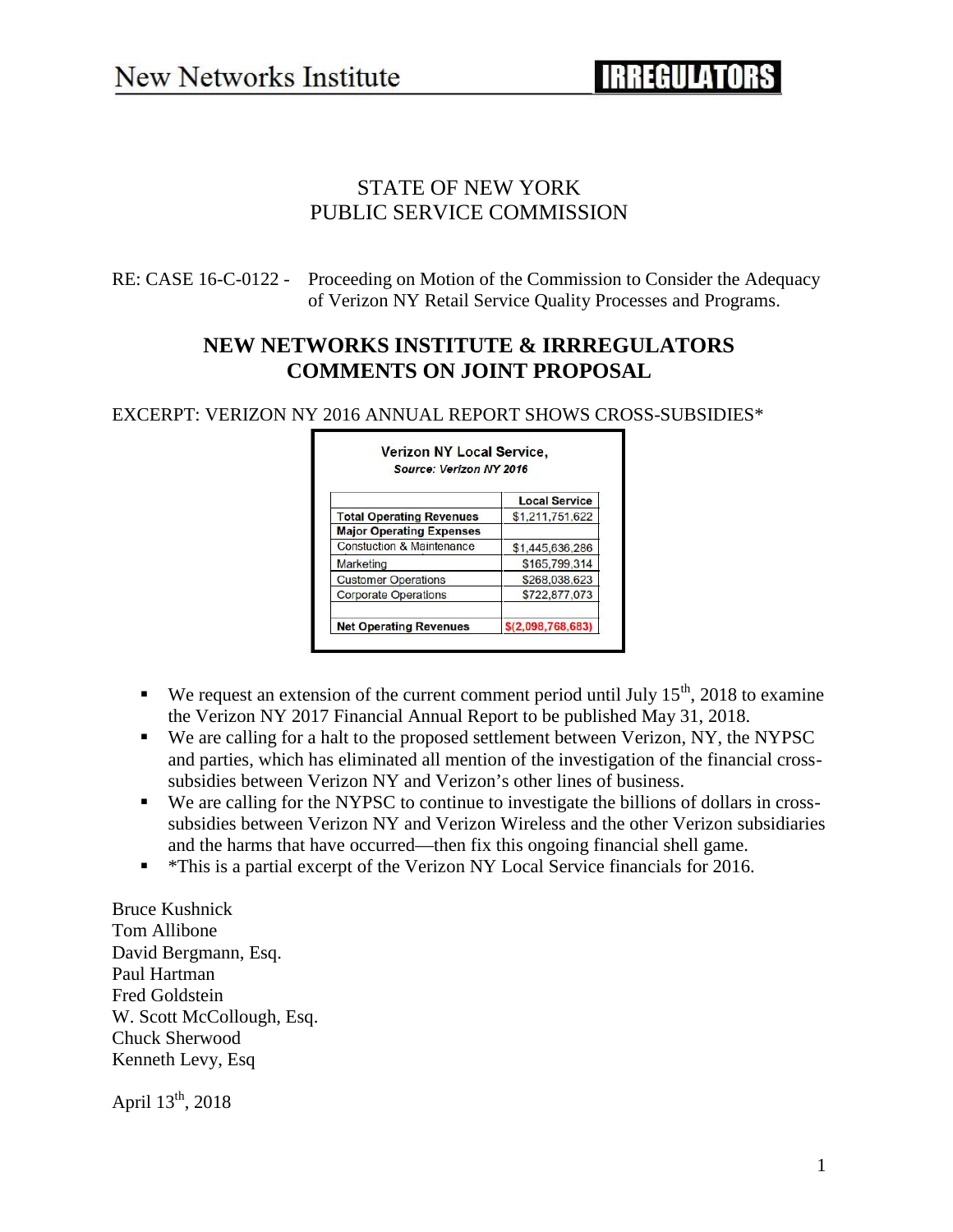# **IRREGULATORS**

#### **Table of Contents**

- 1) Our Request: Halt the Proposed Settlement and Continue Investigations
- 2) Massive Cross-Subsidies Are Clear Based on the Verizon NY 2016 Annual Report.
- 3) Our Research Was Used to Help Initiate These Actions.
- 4) Summary of the Proposed Settlement Leaves Out Billions in Cross-Subsidies.
- 5) CWA's analysis continued some of our research, but left out a great deal more.
- 6) Fix the Accounting Anomalies: The FCC's Cost Accounting Rules' Distortions.
- 7) Why Are these Critical Issues Now? The Wrong Direction for NY State.
- 8) What We Filed in This and Related Proceedings.
- 9) REQUEST: Grant an Extension to Examine the Verizon NY 2017 Annual Report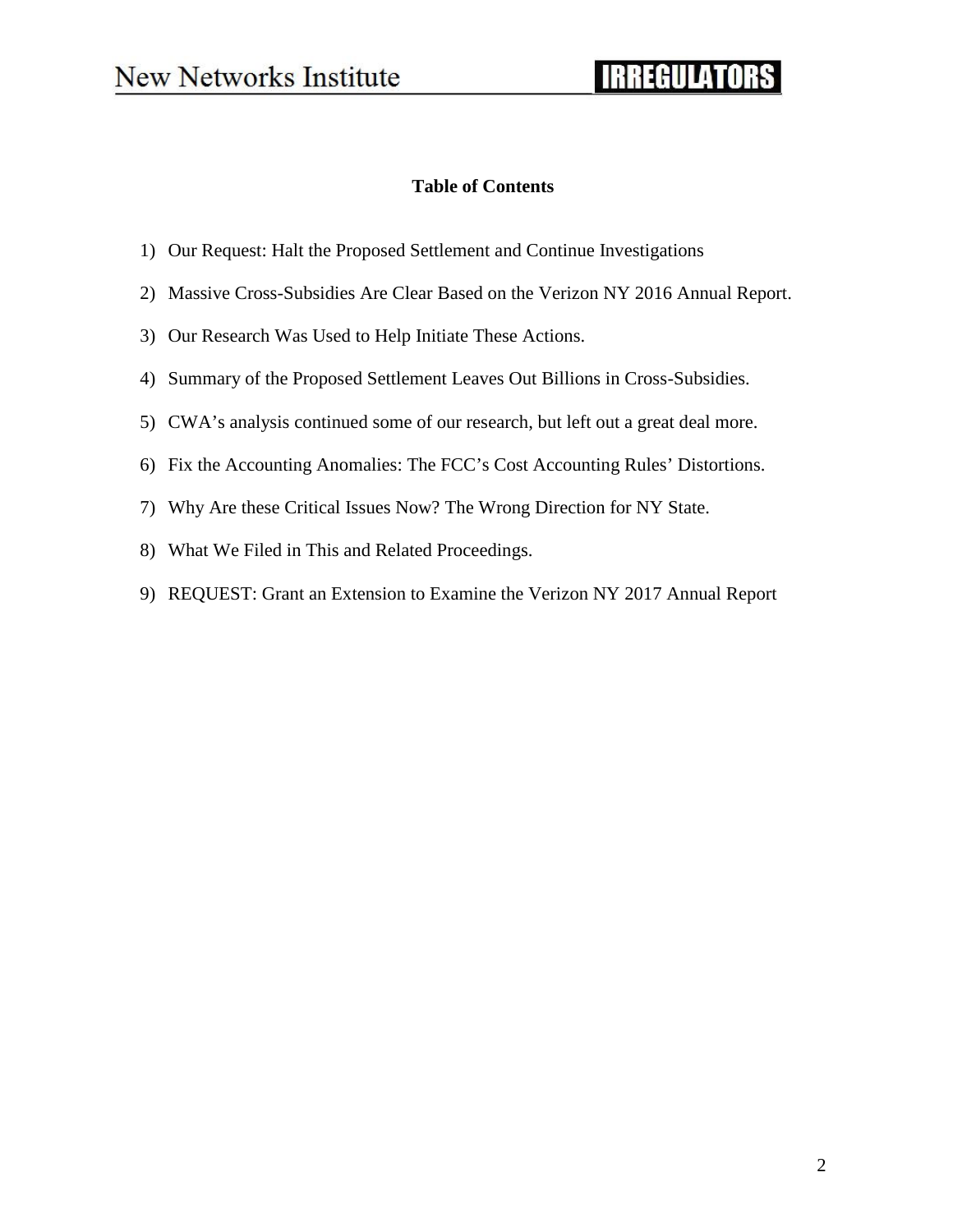#### **1) Our Requests: Halt the Proposed Settlement and Continue Investigations**

On March  $2<sup>nd</sup>$ , 2018 a settlement was proposed between Verizon New York, and the NY Department of Public Service, Communications Workers of America (CWA) District 1, and Public Utility Law Project, (PULP), to end an investigation which started in 2016.<sup>1</sup> However, this was part of a series of proceedings over the last 5 years at the NY Public Service Commission.

- $\bullet$  We are calling for an extension of the current comments period, which ends April 16<sup>th</sup>, 2018, to July  $15<sup>th</sup>$ , 2018. The Verizon NY 2017 Financial Annual Report was originally supposed to be released on March 31, 2018, but Verizon was granted an extension until May 31, 2018. Our requested extension of this settlement comments period will allow us time to examine and detail the billions in cross-subsidies that have been evident in every Verizon NY Report.
- We are calling for a halt to the proposed settlement between Verizon, NY State and parties, which has eliminated all mention of the investigation of the financial cross subsidies of Verizon Wireless and the other Verizon subsidies, and failed to outline any further actions to be taken to rectify what was laid out by CWA, but moreover what New Networks Institute has been documenting since 2012.
- We are calling for the State to continue to investigate the billions of dollars in cross subsidies between Verizon NY and Verizon Wireless and the other Verizon subsidiaries and the harms that have occurred—then fix this ongoing financial shell game.

#### **2) Massive Cross-Subsidies are Clear Based on the Verizon NY 2016 Annual Report**

This is an excerpt taken directly from the Verizon NY 2016 Annual Report.

|                                      | <b>Local Service</b> |
|--------------------------------------|----------------------|
| <b>Total Operating Revenues</b>      | \$1,211,751,622      |
| <b>Major Operating Expenses</b>      |                      |
| <b>Constuction &amp; Maintenance</b> | \$1,445,636,286      |
| Marketing                            | \$165,799,314        |
| <b>Customer Operations</b>           | \$268,038,623        |
| <b>Corporate Operations</b>          | \$722,877,073        |

Verizon NY's "Local Service" are mainly the local, copper-based, "POTS", "Plain Old Telephone Service" and other "intrastate" services.

<sup>1</sup> http://on.ny.gov/2DOhR4O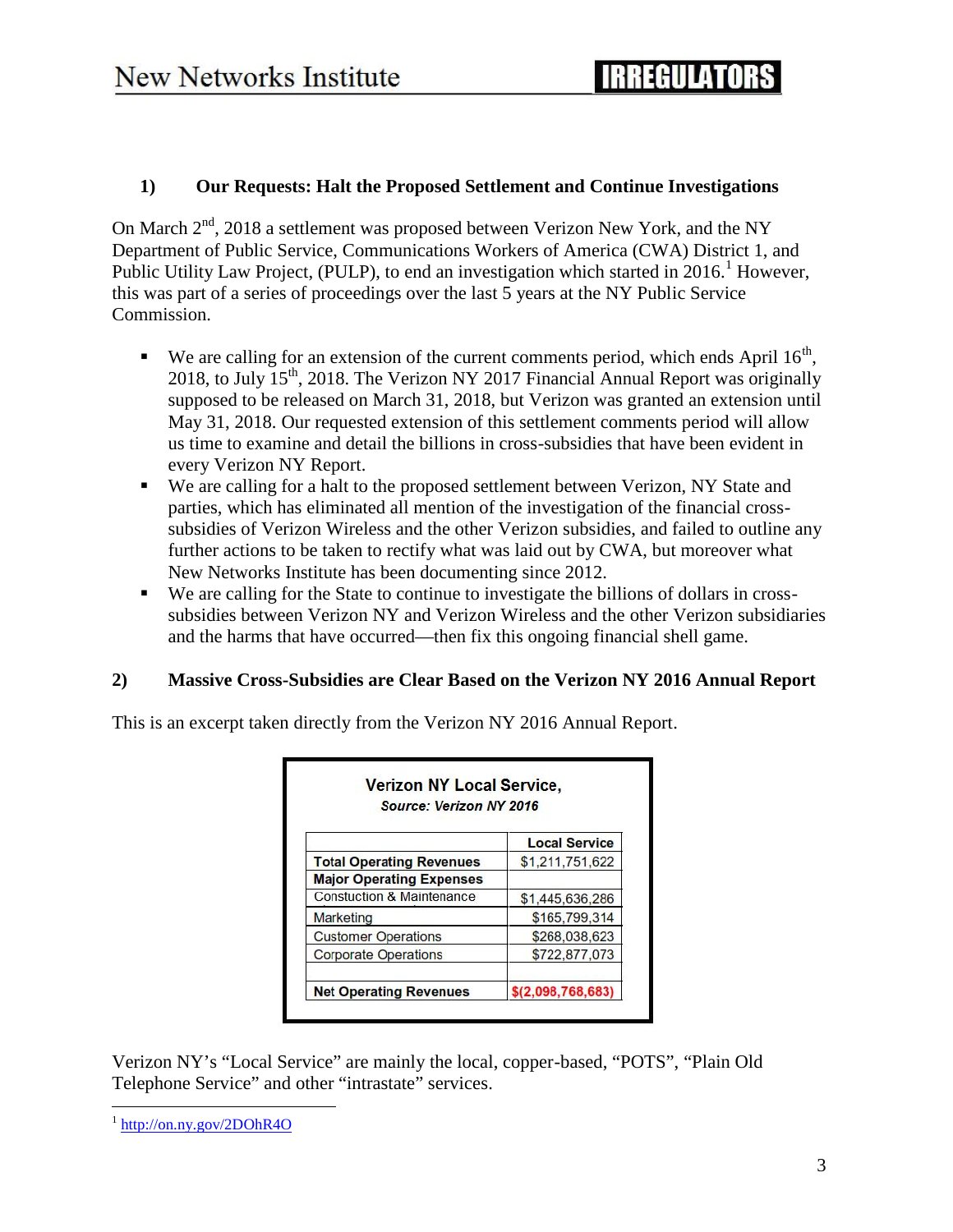# **IRREGILIATORS**

In 2016, Local Service brought in \$1.2 billion in revenues, representing 23% of total revenues. But Local Service was charged

- **51.4 billion for Construction and Maintenance (Specific and Non-Specific Plant),**
- \$166 million for Marketing;
- **S268 million for Customer Operations;**
- **S723** million for Corporate Operations

These mostly non-related expenses created losses of \$2.1 billion; Verizon also received a major tax benefit and did not pay most taxes. At the same time, the other lines of business, from Special Access or the Nonregulated services are paying a fraction of these expenses, which makes them highly profitable, as we documented in our reports that have been filed with the State in various proceedings since 2012.

Based on the interrogatories during the investigation, there was no serious construction for wired copper-based networks in 2016, there is no marketing for 'POTS' service and having the local customers pay \$723 million for corporate jets, lobbyists and lawyers—creating these massive losses, needs further investigation and a stop to this massive financial cross-subsidy scheme.

In fact, as told by actual phone bills, local rates increased 84% since 2005 due to "massive deployment of fiber optics" and losses. This shows that the losses are totally artificial and the deployment of fiber optics, as we will discuss, has been diverted to build out Verizon's wireless networks.

Thus, it is an imperative that this comment period be extended to detail that this pattern of cross-subsidy is still occurring and that billions of dollars are at stake—per year, and just in New York State; the harms include everything from the overcharging of customers, a failure to properly build out the wireline fiber networks as well as the diversion of billions of dollars to other lines of business at the expense of NY State's economic growth. The current proposed settlement does not address or fix most of these primary, core issues.

#### **3) Our Research Was Used to Initiate Some of These Actions.**

**New Networks** and our new addition, the **IRREGULATORS,** are an independent coalition of comprised of senior telecom experts, analysts, forensic auditors, and lawyers who are former senior staffers from the FCC, state advocate and Attorneys General Office lawyers, as well as former telco consultants.

**SEE APPENDIX 1** for selected bios and our reports and research, which has focused on Verizon NY since 2012.

New Networks Institute was one of the initiators of these actions; our research reports, starting in 2010, included "It's All Interconnected", published by PULP, with David Bergmann, Esq.,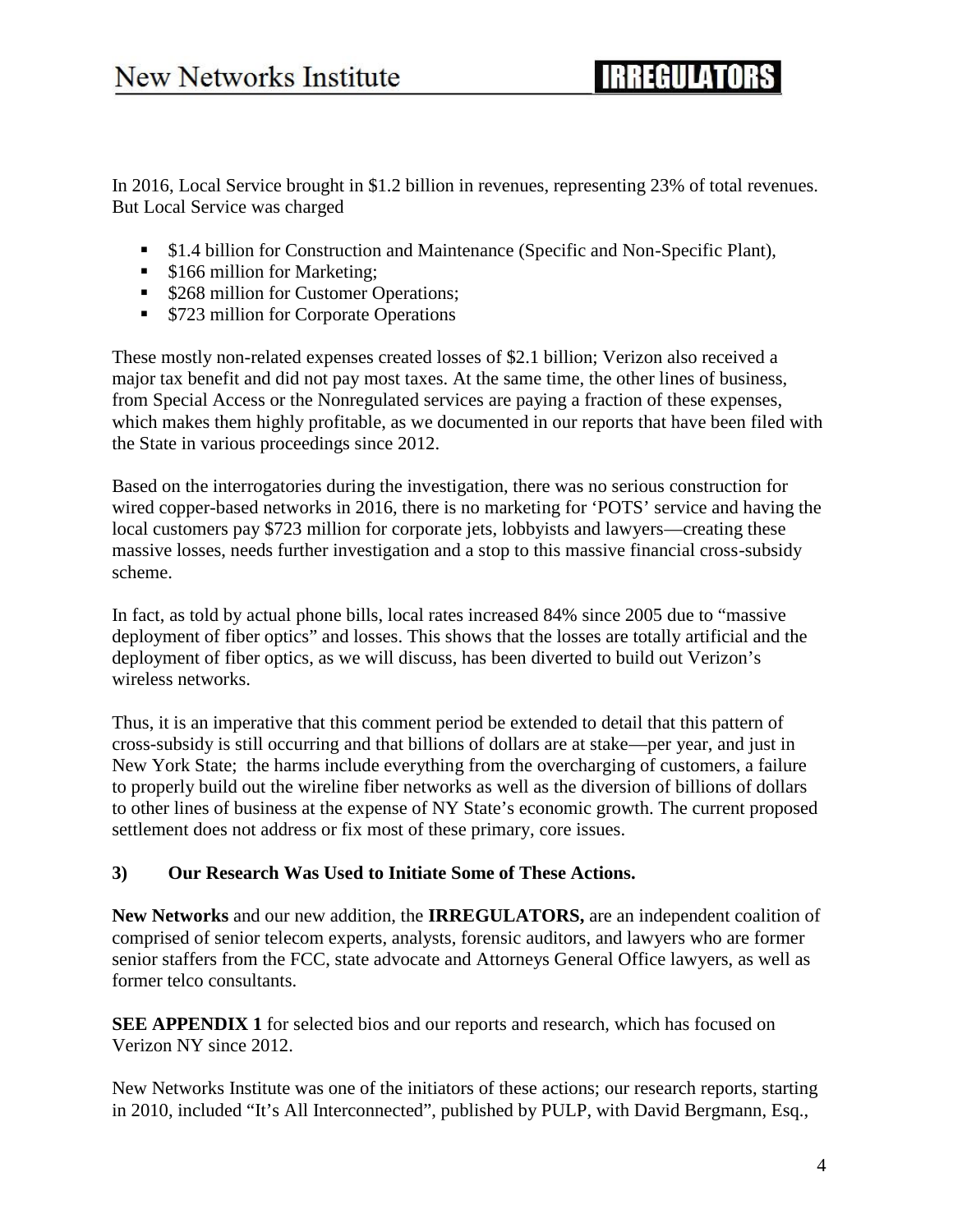in 2014, which laid the foundation of the CWA inquiry by identifying massive financial cross subsidies between Verizon NY and the Verizon affiliates, including Verizon Wireless, where billions of dollars have been diverted improperly to fund these other companies at the expense of wiring NY State with fiber optics. We also filed and testified in various related proceedings over the last 5 years.

NOTE: We did not apply to be a "party" in this proceeding because at least Verizon would have objected and based on our previous experience in other regulatory settings (the FCC), we would have had to spend an inordinate amount of resources and potential legal challenges to make it happen.

#### **4) Summary of the Proposed Settlement Leaves Out Billions in Cross-Subsidies.**

This investigation of Verizon New York was divided into two primary tracks:

- **Part 1:** Verizon has left the state copper-based utility networks to deteriorate and there has been a lack of upgrades to broadband or even maintenance of the existing networks.
- **Part II:** There have been massive financial cross-subsidies of the state utility and the other Verizon affiliates.

However, these had been open-sore issues that needed addressing and became evident in 2012 with the advent of Hurricane Sandy and the damage caused to the NY's State's primary telecommunications infrastructure controlled by Verizon NY, the state-based utility.

**The Proposed settlement** only covers Part 1 of the investigation and there are only modest conditions imposed on Verizon. It has left out the more critical investigation of the cross subsidies $<sup>2</sup>$ </sup>

**The Good Part of the Proposed Settlement:** It fixes some parts of networks that have been left to deteriorate, called the "Plant Pride Program", it adds 11,000 fiber optic lines and it gets rid of 64,000 broken and double poles in 4 years. (**NOTE:** Unfortunately, according to the US Census, (and calculating the Verizon territory coverage), Verizon New York covers about 9 million households and businesses so the fiber deployments are chump change.)

And the part that was eliminated: We call your attention to Randy Barber's statement, a CWA consultant for the investigation, March,  $2017<sup>3</sup>$ 

<sup>2</sup> http://on.ny.gov/2DOhR4O

<sup>3</sup> http://documents.dps.ny.gov/public/Common/ViewDoc.aspx?DocRefId={AFCED24C-A1F5-4969-B156- 356702AFBBBD}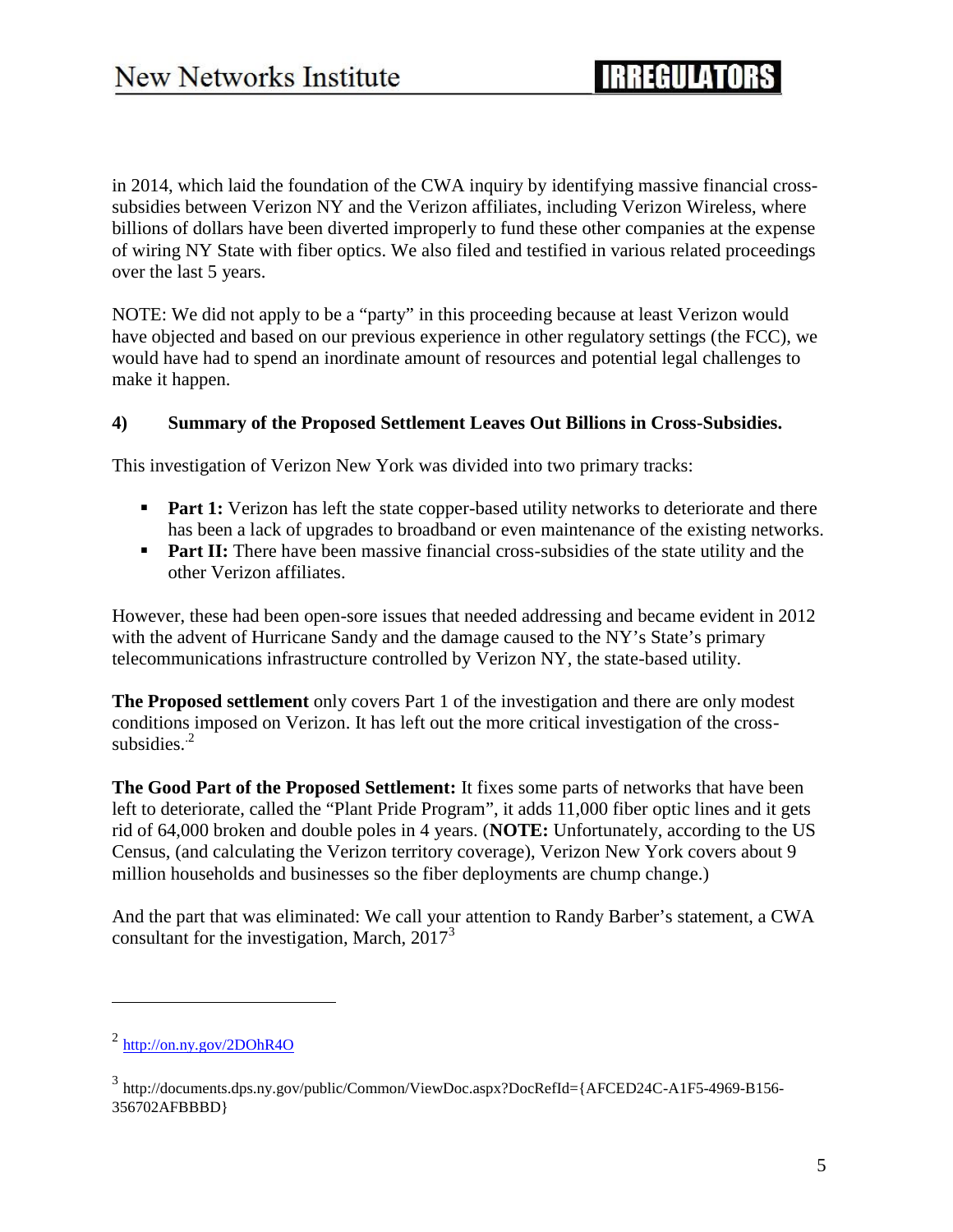"There are strong indications that Verizon New York, and its parent Verizon Communications, engage in practices which misallocate expenses and revenues to the detriment of the regulated New York operations. I recommend the Commission direct Verizon to submit detailed information on these interaffiliate transactions and allocations..."

#### **5) CWA's analysis continued some of our research, but left out a great deal more.**

#### **CWA's Analysis:**

- It detailed that Verizon Communications (the holding company) executives detailed that the wireless construction budgets were being paid for via the New York State wireline utility budgets.
- Cellco Partners (D/B/A Verizon Wireless) was paying a fraction of market prices to use the networks and the interrogatories showed that there was a host of other financial issues with payments to Verizon NY from Verizon Wireless and the other carriers.
- Verizon New York showed losses of over \$1 billion a year annually.
- And both CWA and the State noticed that there are serious accounting anomalies -- but unfortunately did not understand them.

The NNI and reports (with the IRREGULATORS), using Verizon New York's Annual Reports and other Verizon based data, transcripts and filings, exposed other issues that were not examined and are unresolved.

- Local phone rates had multiple increases of over 84% since 2005 due to "massive" deployment of fiber optics" and 'losses'.
- Customers were charged over \$1000.00 -\$1500.00 per line and the 'copper networks' were made to appear unprofitable.
- The State granted Verizon the right to include the "FTTP", "fiber-to-the-premises" networks as part of the existing utility in 2005, classified as "Title II"; then Verizon extended-co-mingled this grant to their wireless networks as well.
- In 2010-2012 alone, it appears that Verizon NY paid \$2.8 billion dollars for construction for Verizon Wireless—and there are no obvious payments from Verizon Wireless to Verizon New York do this work. However, based on interviews with CWA and IBEW installers, we know that the Verizon NY (and other states) diverted the workforce to do the wireless instead of upgrading and maintaining cities.
- This is an ongoing illegal cross-subsidy as Verizon Wireless is NOT part of the state utility and this transfer of construction is now, ironically, the "massive deployment of fiber optics" and it also created the 'losses'.
- **Low income families, rural customers, seniors, small businesses, and everyone with** wired network services paid for wireless networks, and did not get the benefit of their defacto investments.
- Verizon announced it had stopped FiOS deployment in 2010 and this meant that cities throughout the state were not properly upgraded to fiber.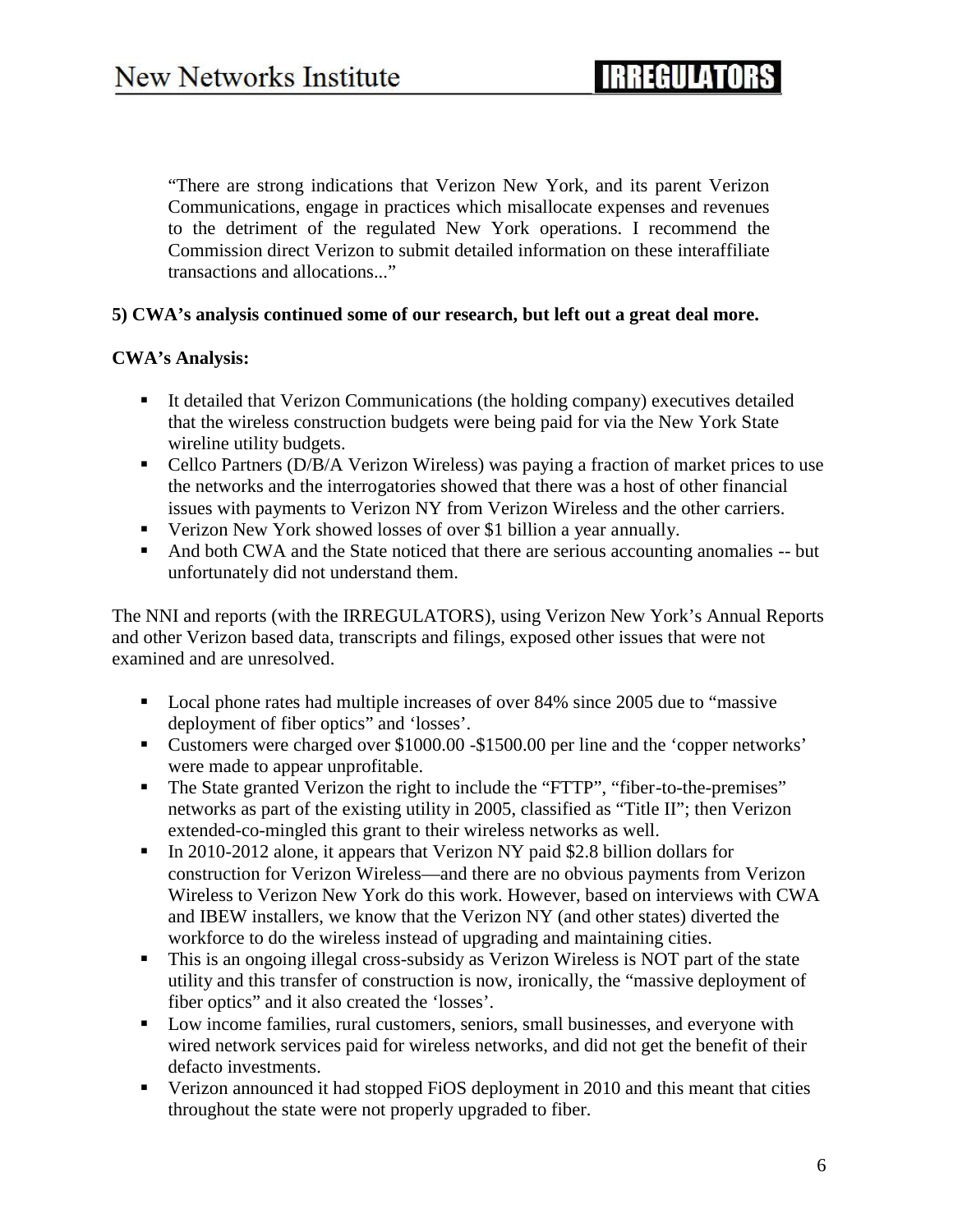The "losses" of Local Service and thus the state utility, Verizon New York, are based on completely manipulated accounting—which the State has never audited or investigated fully.

In short, this situation is out of control and we estimate that \$1-3 billion is being illegally cross-subsidized annually in just New York via a scheme of cost allocation rules that have run amok, and which this current investigation touched on but didn't have the expertise to understand.

In fact, we submitted, in this proceeding, a full report about these accounting horrors – based on Verizon New York's own 2016 Financial Report.<sup>4</sup>

### **5) Fix the Accounting Anomalies: The FCC's Cost Accounting Rules Distortions.**

One critical issue that CWA's consultant as well the State failed to indentify is that the core source of the accounting anomalies that have caused this massive cross-subsidy scheme is the use of the FCC's deformed cost accounting rules.

The State relies on the FCC's cost accounting rules and they have become toxic. The FCC's rules are based on the allocation of expenses reflecting the year 2000, literally, when Local Service was 65% of revenues and paid 65% of the expenses. By 2016, Local Service is only 23% of revenues but still pays 60% of all expenses. Thus, literally 60% of the" Corporate Operations" expense, was dumped into Verizon NY and expensed as part of Local Service.

We wrote a separate report, The Hartman Memorandum, created with Paul Hartman, (one of the leading experts in the US on the FCC cost accounting rules and their applications to state commission financial accounting). The report proves that the FCC's own cost allocation rules created massive financial cross subsidies between and among the state-based wired utilities, and the companies' other lines of business, such as Special Access, or the wireless service.<sup>5</sup>

#### **6) Why are these Critical Issues Now? The Wrong Direction for NY State.**

#### **Analysis:**

Verizon, with the help of the FCC, is dismantling the state utilities and making the publicly-funded copper and fiber networks, (including the FiOS FTTP networks) private property for the wireless company by declaring these networks "interstate" as well as other financial shell games.

The plan underway is to shut off the working copper networks and replace them with inferior wireless, but use the state utility fiber optic wires to fund the build out and dump the expenses.

<sup>4</sup> http://irregulators.org/wp-content/uploads/2017/06/NYrteportjune22FINAL.pdf

<sup>5</sup> http://newnetworks.com/hartmanmemorandum/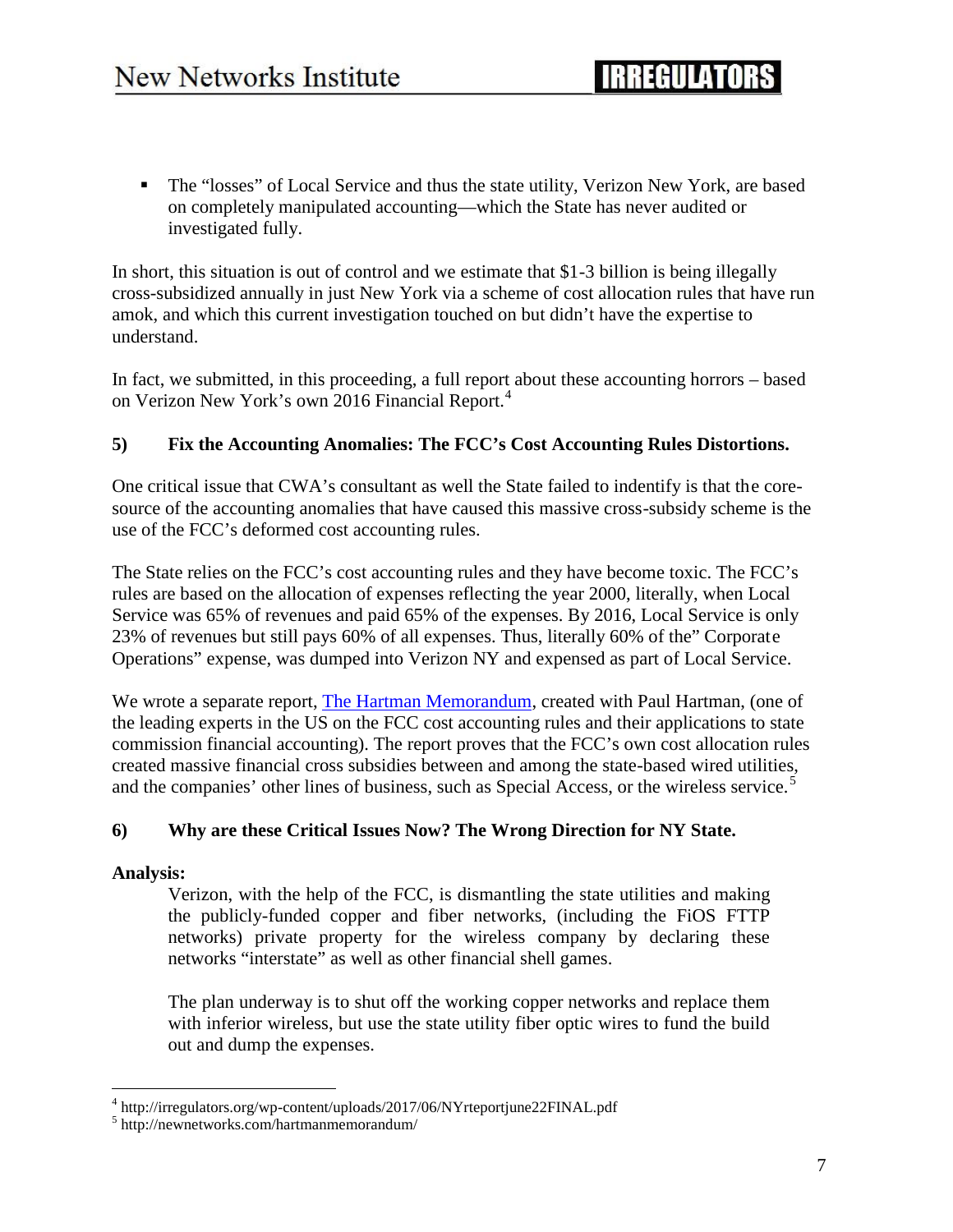Verizon and AT&T have declared that they are 'wireless only' companies and are doing everything they can to get rid of any regulations or obligations – as if the utility no longer exists. However, all of the fiber optic wires for FiOS or for fiber for wireless have been classified as Title II and the state agreed that they were part of the existing utility—so that they could charge local phone customers and others who use the networks 'exorbitant fees'. At the same time, this FCC has created a plan to dismantle the state utilities and privatize the publicly funded networks as private property for the wireless companies – and to shut off the existing 'retail networks', and got rid of requirement to rent these networks.

They will price them on a per-gig-wireless plan to make more money. Moreover, 5G, which requires a fiber optic wire every block or two, is a bait and switch to remove the remaining regulations through the promise of 'new technology', which is also removing city and states' rights.

Finally, New York State is the only state that requires a financial annual report and this settlement could help shape the entire US telecommunications landscape.

### **7) What We Filed**

- Verizon New York 2016 Financial Report Analysis, IRREGULATORS
- http://documents.dps.ny.gov/public/Common/ViewDoc.aspx?DocRefId={BA59B336-0160-4801-BF28-D29B58108C95}
- Summary of our work in this proceeding and area.
- http://documents.dps.ny.gov/public/Common/ViewDoc.aspx?DocRefId={216BD7A7- BF2D-40C0-B181-F986E50CBDBA}

#### **8) Grant an Extension to Examine the Verizon NY 2017 Annual Report**

The State has continually granted extensions to Verizon New York to deliver the Verizon New York Annual Reports late every year for at least the last 4 years. This is the letter granting Verizon an extension to submit the Verizon NY 2017 report on May 31, 2018.<sup>6</sup>

"Re: Matter No. 10-01709 - In the Matter of Telecommunication Company Filings of Financial Reports for Verizon New York Inc.

"I received your letter dated February 20, 2018 on behalf of Verizon NY (Verizon), requesting an extension to May 31, 2018 to file Verizon's 2017 Annual Report with the Commission. The 2017 Annual Report is due March 31, 2018.

<sup>6</sup>http://documents.dps.ny.gov/public/Common/ViewDoc.aspx?DocRefId={34EF5A83-AD88-4BFD- 9431-D711AEAD3B17}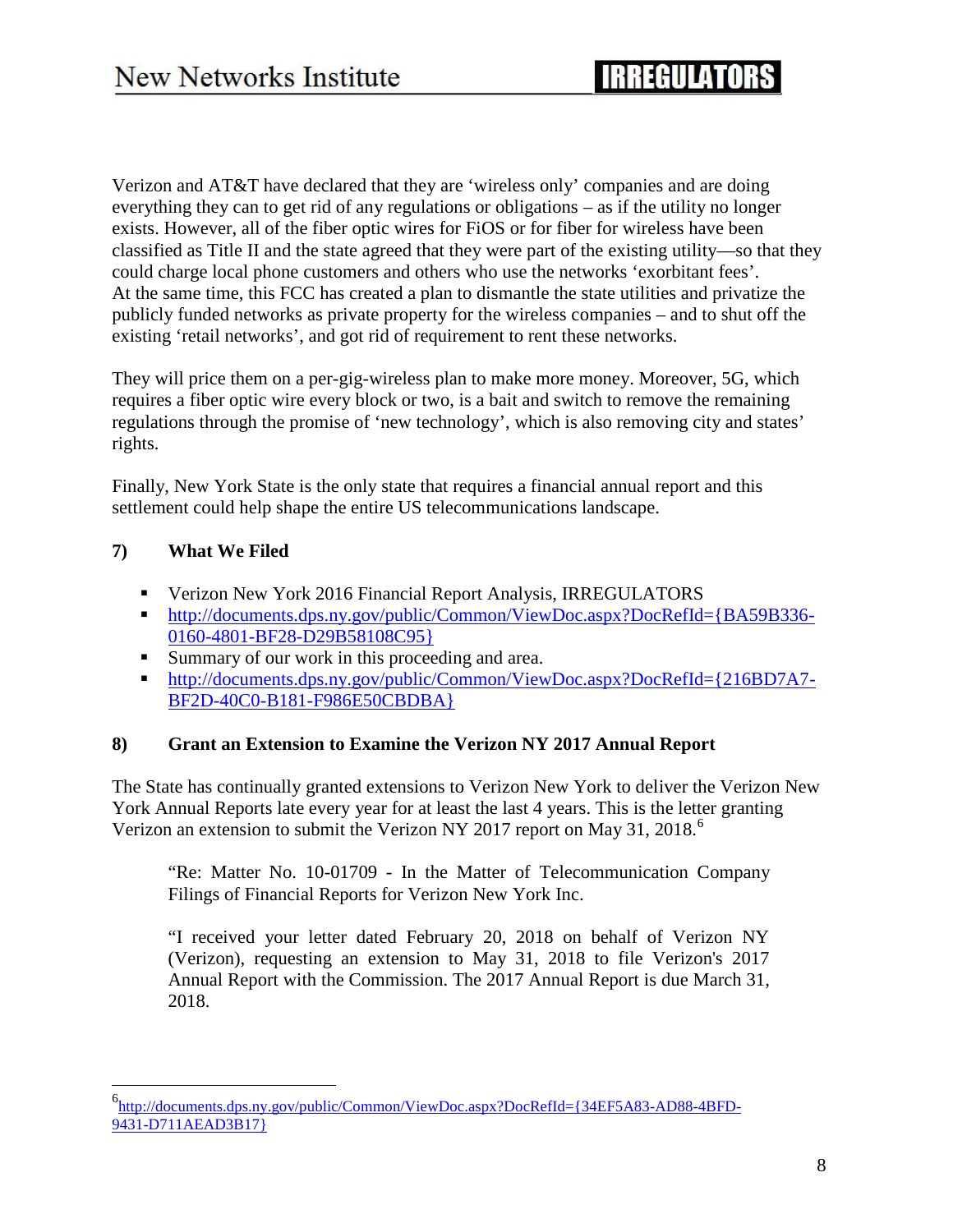"In your letter, you state that Verizon's regulatory team is responsible for preparing, reviewing and filing over 300 reports annually in New York and in other states between Public Service Commission John B. Rhodes January 1 and April 15. You explain that the financial data that provides the basis for the reports is not available until January 21 at the earliest, therefore, making it difficult to meet the March 31, 2018 filing date. Further, you state that extending the deadline provides the necessary time to complete the required data collection, analysis, compilation, reconciliation, and review prior to filing the Annual Report, and will ensure the quality of the Annual Report. Based upon the information you have provided, an extension until May 31, 2018 is granted to Verizon New York Inc. to file its 2017 Annual Report with the Commission. This extension is granted in order to promote the fair, orderly and efficient conduct of this proceeding."

We note that we previously filed in 2016 to not grant Verizon an extension;<sup>7</sup> and in 2016, CWA filed to question the extension of delivering the Verizon NY 2015 Annual Report.<sup>8</sup>

We support the need for dealing with the extensive rot that has occurred in New York and every Verizon state, but this settlement is simply covering-up the most egregious issues that directly impact all Verizon customers, and it is time that the NY State address and fix these issues going forward.

#### **Contact:**

Bruce Kushnick, Executive Director, New Networks Founding Member, IRREGULATORS

185 Marine Ave Brooklyn, NY, 11209

bruce@newnetworks.com

April  $13^{th}$ , 2019

CC:

Tom Allibone David Bergmann, Esq. Paul Hartman

<sup>7</sup>http://documents.dps.ny.gov/public/Common/ViewDoc.aspx?DocRefId={D6AE3B4E-3042-4AD3-BA38- 833313AF6F20}

<sup>8</sup>http://documents.dps.ny.gov/public/Common/ViewDoc.aspx?DocRefId={EF403824-9219-4A65-903F-0677745F0D47}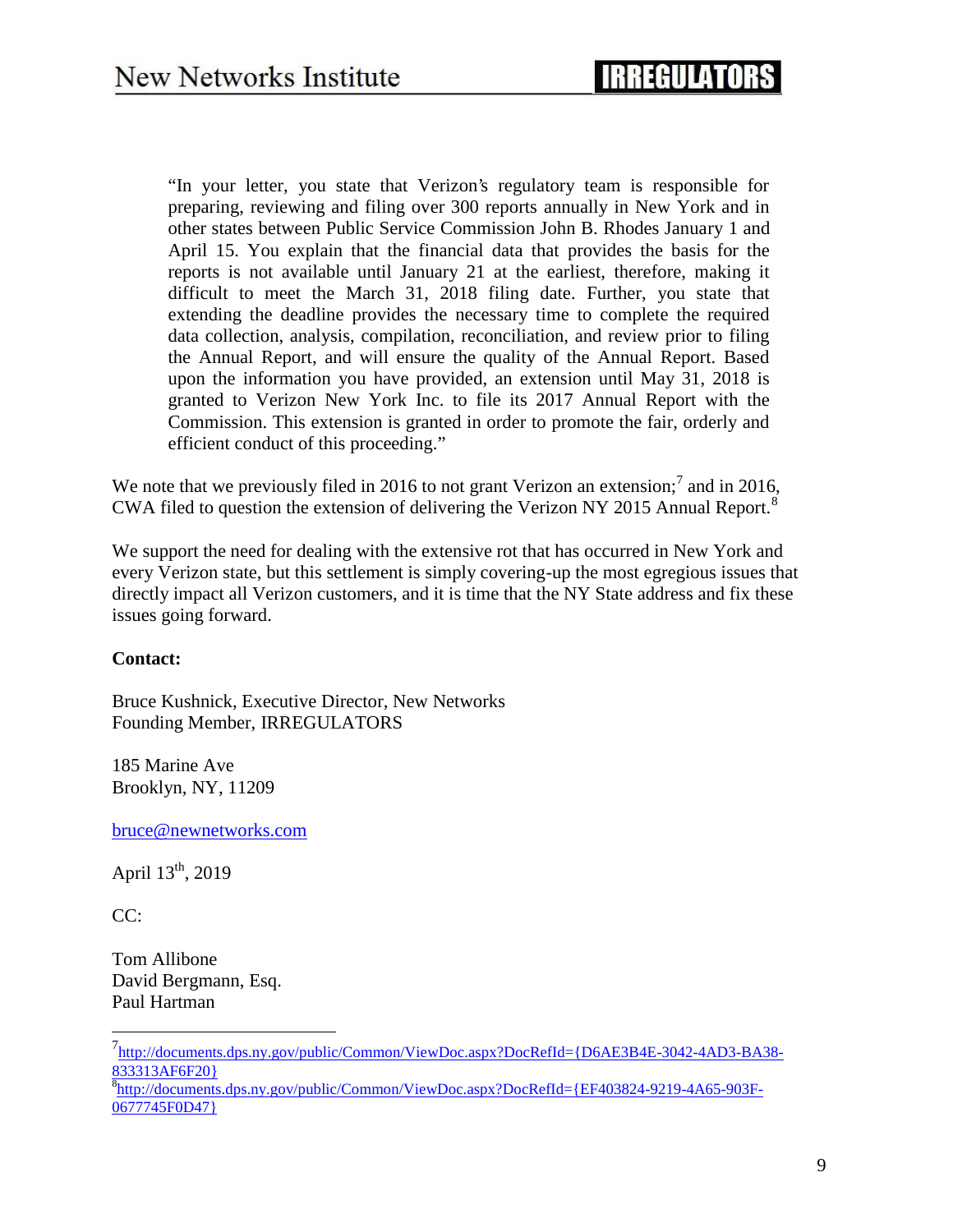# New Networks Institute

# **IRREGULATORS**

Fred Goldstein W. Scott McCollough, Esq. Chuck Sherwood Kenneth Levy, Esq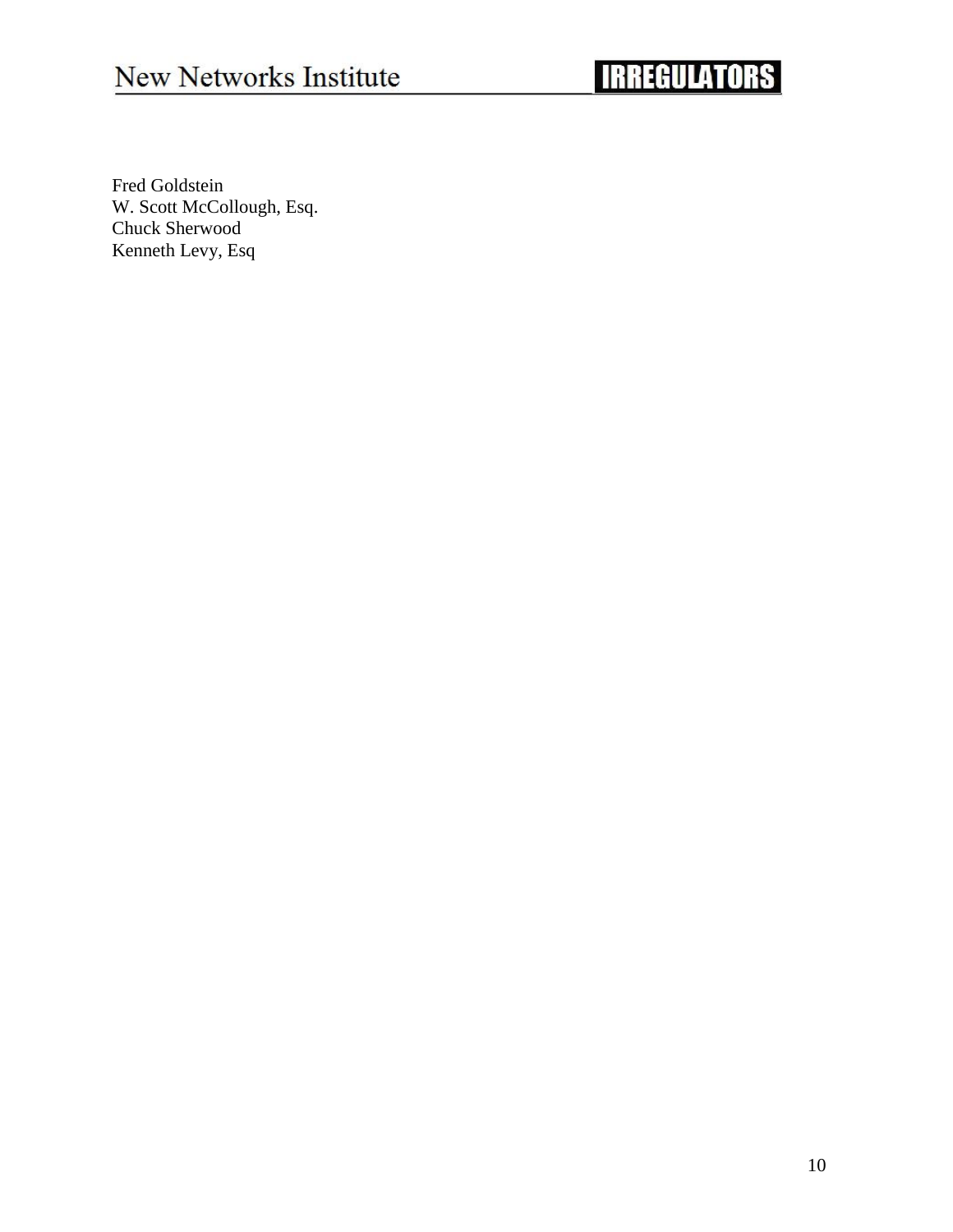### **APPENDIX 1**

**New Networks** and our new addition, the **IRREGULATORS,** are an independent, expert team comprised of senior telecom experts, analysts, forensic auditors, and lawyers who are former senior staffers from the FCC, state advocate and Attorneys General Office lawyers, as well as former telco consultants.<sup>9</sup> It includes:

- **David Bergmann, Esq.** worked as an attorney and then Assistant Consumers' Counsel for the Office of the Ohio Consumers' Counsel, the state's residential utility consumer advocate, for almost 30 years. David is currently one of the telecommunications lawyers working with NASUCA, the National Association of State Utility Consumer Advocates (NASUCA), a non-profit, national organization of state offices in more than 40 states and the District of Columbia designated to represent consumers in state and federal utility proceedings in filings at the FCC.
- **Paul M. Hartman** is retired from the Federal Communications Commission and worked as Assistant Chief, of the Pricing Policy Division (PPD) Wireline Competition Bureau, as well as working in the Office of Inspector General, as part of the Universal Service High Cost Oversight by the commission. Paul was also on the FCC's Jurisdictional Separations Federal-State Joint Board and has been involved in regulatory cost studies since working for the Bell System in 1973.
- **Tom Allibone** is the President of LTC Consulting, and the Director of the IRREGULATORS Auditing Division. He has been a telecommunications professional with over 38 years of experience. Prior to founding LTC Consulting in 1989, Tom worked for New Jersey Bell and AT&T as a systems consultant and National Account Manager, starting in 1970. LTC's auditing capabilities has resulted in the settlement of multiple class action suits as well as telecom auditing resulting in over \$40 million in refunds. Tom was a member of the FCC Consumer Advisory Committee in 2003.

New Networks Institute was one of the initiators of these actions; our research reports, starting in 2010, included "It's All Interconnected", published by PULP, with David Bergmann, Esq., in 2014, which laid the foundation of the CWA inquiry by identifying massive financial cross subsidies between Verizon NY and the Verizon affiliates, including Verizon Wireless, where billions of dollars have been diverted improperly to fund these other companies at the expense of wiring NY State with fiber optics. We also filed and testified in various related proceedings over the last 5 years.

#### **Verizon State Based Reports and Analysis**

 **2012** "Verizon's State-Based Financial Issues & Tax Losses: The Destruction of America's Telecommunications Utilities" where we called for an investigation of Verizon's financials and the cross-subsidies of its affiliate companies.

<sup>9</sup> http://irregulators.org/who-we-are/